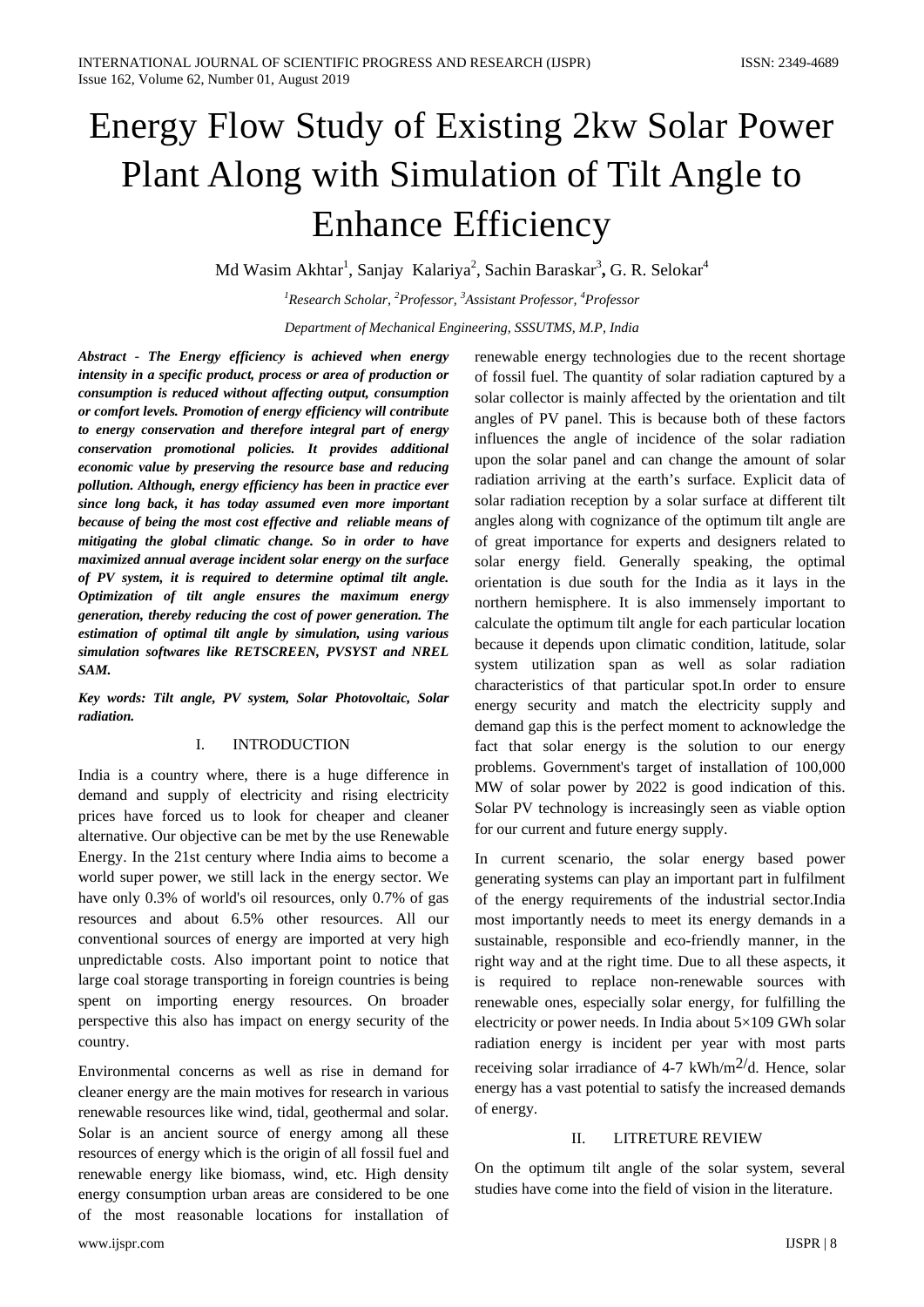**Hamid Moghadam and Saeed Moghadam Deymeh,et al [1]** Determined the optimum location and optimum tilt angle of solar collectors placed on the roof, in respect of the shadow of adjacent buildings. Their result suggests that for northern hemisphere of the earth solar collectors should be installed on the southern verge of the roof as far as possible away from the bigger adjacent building. They found that optimum location direct solar radiation collected energy could be increased furthermore the 15%. In addition to this, shade has little effects on the optimum tilt angle for the parts of the roof near to the taller adjacent building.

**Hamdy K. Elminir, et al [2]** Examines the theoretical features of tilt angle selection for the solar flat-plate collectors used in Egypt. They performed a statistical comparison of three specific anisotropic models (Tamps Coulson, Perez and Bugler) to get the most accurate solar radiation estimating model. That most accurate model used to determine optimum collector slope. Their study showed that the Perez's model is the best one, followed by the Tamps-Coulson then Bugler models in respect of overall calculated performance of all these three models.

**Adnan Shariah, et al [3]** Used the annual solar fraction of the system as an indicator to obtain optimum tilt angles for a thermosyphon solar water heater installed in northern and southern parts of Jordan. The powerful computer program TRNSYS (Transient System Simulation) used by them for calculation of the system operated with a daily hot water load of 150L at 55°C flowing during the day as per the widely used Rand consumption profile. The results reveal that the optimum tilt angle for the maximum solar fraction is about  $\phi + (0 \rightarrow 10^{\circ})$  for the northern region and about  $\phi$  +  $(0\rightarrow 20^{\circ})$  for the southern region. These values are about 5 to 8° more than those for maximum solar radiation.

**Lave and Kleissl, et al [4]** Calculated the optimal tilt and azimuth angles of solar PV panels in the continental United States. They compared the annual global radiation incident on a panel at various optimum orientations with that of a flat horizontal panel and a 2-axis tracking panel. They found that solar irradiation at optimum fixed tilted PV panel increases from 10% to 25% with increment in latitude. Also, solar irradiation reception on a 2-axis tracking panel was between 25% and 45% more than irradiation on the panel at optimum fixed orientation.

**Ekadewi A. Handoyo, et al [5]** Done the research to find the optimal angle of installing a solar collector for helping the farmers. They used mathematical equation and done experiments to determine the optimum tilt angle for Surabaya location of Indonesia. The result shows that for a collector installed in Surabaya, the optimal tilt angle during March 12 – September 30 is varied between  $0 - 40^{\circ}$  (face to the North) and during October  $1 - \text{March } 11$  is between  $0 - 30^\circ$  (face to the South). Another option is installing two collectors with one facing to the East to be used in the

morning session and one to the West in the afternoon session of the day. The optimal tilt angle obtained for these orientations is  $36^\circ - 39.4$ .

**Milan Despotovic and Vladimir Nedic, et al [6]** Examined the optimum tilt angle of solar collectors for Belgrade, which is situated at the latitude of 44°47'N. They found yearly, biannual, seasonal, monthly, fortnightly, and daily optimum tilt angles by looking for the values for which the solar radiation on the collector surface is maximized. They observed that, by installing the PV panels at yearly, seasonal and monthly optimum tilt angles, yield increases amount of collected solar energy by a factor of 5.98%, 13.55%, and 15.42% respectively compared to PV panels at current roofs' surface angles.

#### III. METHODOLOGY

Solar energy incident on solar PV surface is sum of beam and diffuse radiation. For maximized output from a PV system, it is necessary to understand the nature of dependence of solar radiation and inclination angle of PV system. Over the past few years, many simulation, modelling and experiment have been done to estimate the solar radiation on inclined surface. All these investigation and experiment have specific technique and measurement. Some of these are limited in their scope for determining the optimal tilt angle. In this study, PV simulation software are used to determine annual average solar radiation on various tilt. Finally maximum annual average solar radiation on different tilted surfaces was obtained to estimate optimum tilt angle. Solar PV based technology is prime, an ideal choice for power generation. In all these solar based application, the amount of solar radiation plays an important role which is mainly affected by tilt and azimuth angle of location. The Simulation is the technique performed on computer to change the various alternate values of input and observe intricately whether output value is productive, and then only according to that simulated change is applied practically. As all permotation and combination of possible input change is not economical.

**Images of rooftop Solar PV Power Plants of 2KW installed in Department of Mechanical Engineering, School of Engineering, SSSUTMS, Sehor, M.P, INDIA**



**3.1.Simulation tilt angles**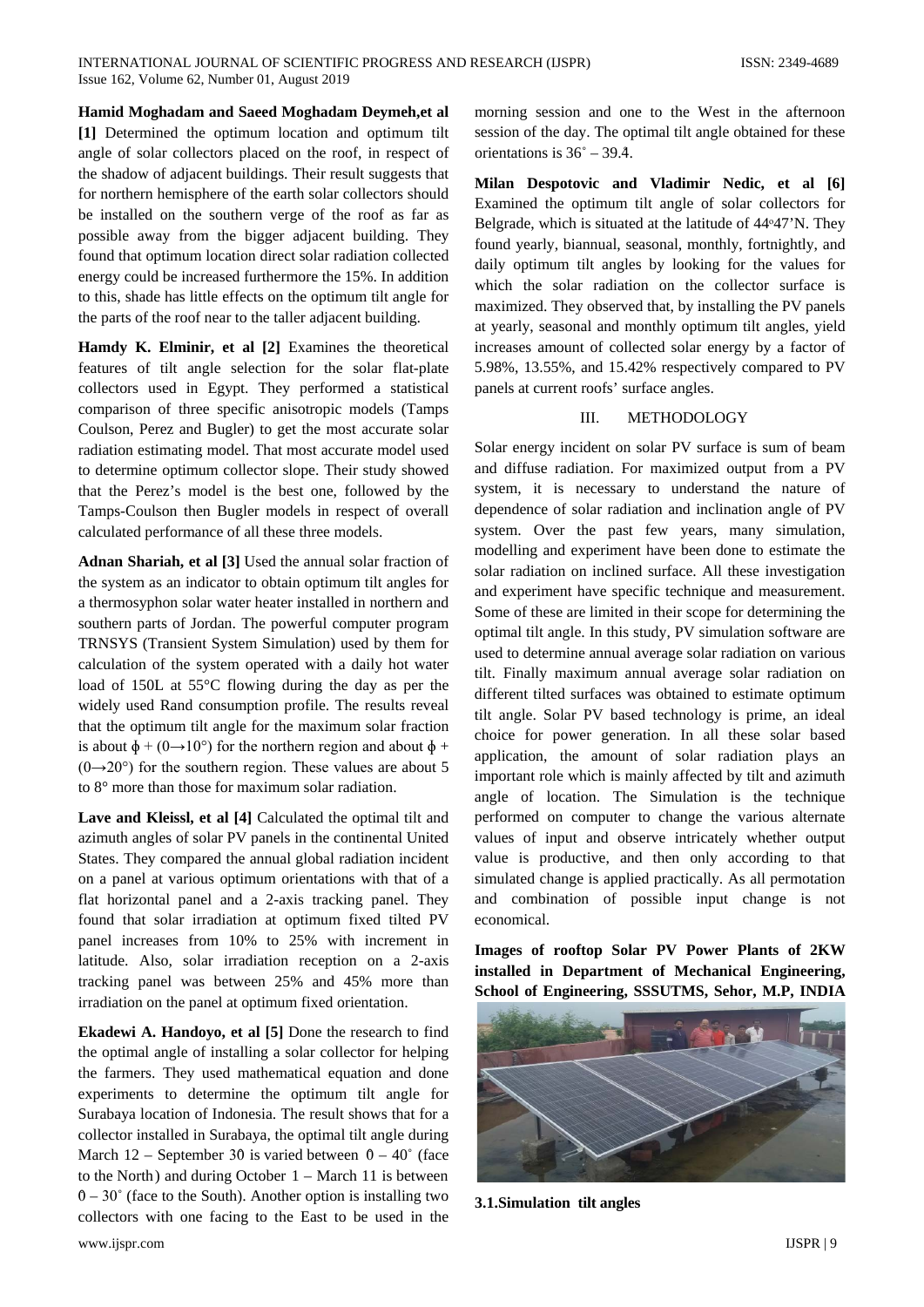PVsyst is a suitable software tool for grid-connected, standalone, pumping and DC-grid systems. It is a windows based software package and has similar meteorological data requirements as RETScreen. This can be used for PV system analysis of any location that has long term measured meteonorm solar radiation data to calculate all the PV parameters. The latest version of PVsyst is 6.4.3 (April, 2016), which facilitates a multi-language interface (English, German, French, Italian and Spanish). In this study the PVsyst 6.3.9 is used. PVsyst gives several choices to the PV system designer for project design as it has three different steps.The optimal tilt angle of solar PV using various simulation softwares.

### **3.2. PVsyst (PhotoVoltaic systems)**

PVsyst is a suitable software tool for grid-connected, stand-alone, pumping and DC-grid systems. It is a windows based software package and has similar meteorological data requirements as RETScreen. This can be used for PV system analysis of any location that has long term measured meteonorm solar radiation data to calculate all the PV parameters . The latest version of PVsyst is 6.4.3 (April, 2016), which facilitates a multilanguage interface (English, German, French, Italian and Spanish). In this study the PVsyst 6.3.9 is used . PVsyst gives several choices to the PV system designer for project design as it has three different steps.

#### **3.3. RETSCREEN software**

RETScreen is a clean energy management software technology for energy efficiency analysis. It designed with the contribution of numerous experts from government, industry, and academia. This software has an entry of monthly global solar radiation on horizontal surface,

ambient temperature and wind speed. The latest version of RETScreen is version 4. It consist of two separate program one is RETScreen 4 and another one is RETScreen plus. RETScreen 4 is excell based software tool that can be utilized in the area of technical as well as financial visibility of renewable potential, energy, efficiency, analysis and cogeneration energy projects. Here, RETScreen 4 has been utilized to simulate optimal tilt angle . This software can be used worldwide to evaluate the energy generation and savings, total installation and operation and maintenance costs, CO2 emission reductions, economical viability and risk analysis for various types of Renewable-energy and Energy- efficient Technologies (RETs). RETScreen (Renewable Energy Technologies Screen).

## **3.4. National Renewable Energy Laboratory Solar Advisor Model (NREL SAM).**

The System Advisor Model (SAM) is a free simulation software developed by the US department of the National Renewable Energy Laboratory that prognosticates hourly energy production for renewable energy systems. It is a performance and the financial model software tool. The purpose of this model is to make a quick decision for people related to various areas of renewable energy. It is a software for planning, monitoring and visualizing energy systems. For all this purpose NREL SAM provides stateofthe-art functions in the form of blocks that can be linked to a concrete solution, for e.g. in simulating meteorological data, electrical and thermal energy components, etc. SAM utilizes a system-driven approach (SDA) and Solar Energy Technologies Program (SETP) [22].Latest version of SAM is 2015.6.30.

|  | Simulation<br>Software    | Manufacturer                                                                          | Cost                                                                         | Website/Link                                           | Version<br>Utilized |
|--|---------------------------|---------------------------------------------------------------------------------------|------------------------------------------------------------------------------|--------------------------------------------------------|---------------------|
|  | RET-<br>Screen            | Natural Resources Canada                                                              | Free of Charge                                                               | www.retscreen.net                                      | $\overline{4}$      |
|  | PVsyst                    | Institute of Environmental<br>Sciences (ISE),<br>University of Geneva,<br>Switzerland | 900CHF for one<br>machin e license;<br>150CHFfor<br>additio nal<br>machin es | http://www.pvsyst.com<br>/5.2/index.php                | 6.3.9               |
|  | <b>NREL</b><br><b>SAM</b> | National Renewable<br>Energy Laboratory,<br>Washington                                | Free                                                                         | https://www.nrel.gov/analysis/s<br>am/ba ckground.html | 2015.6<br>.30       |

3.5. Simulation softwares

IV. CONCLUSION Energy generation using solar PV technologies can be enhanced by setting the PV system inclination to the